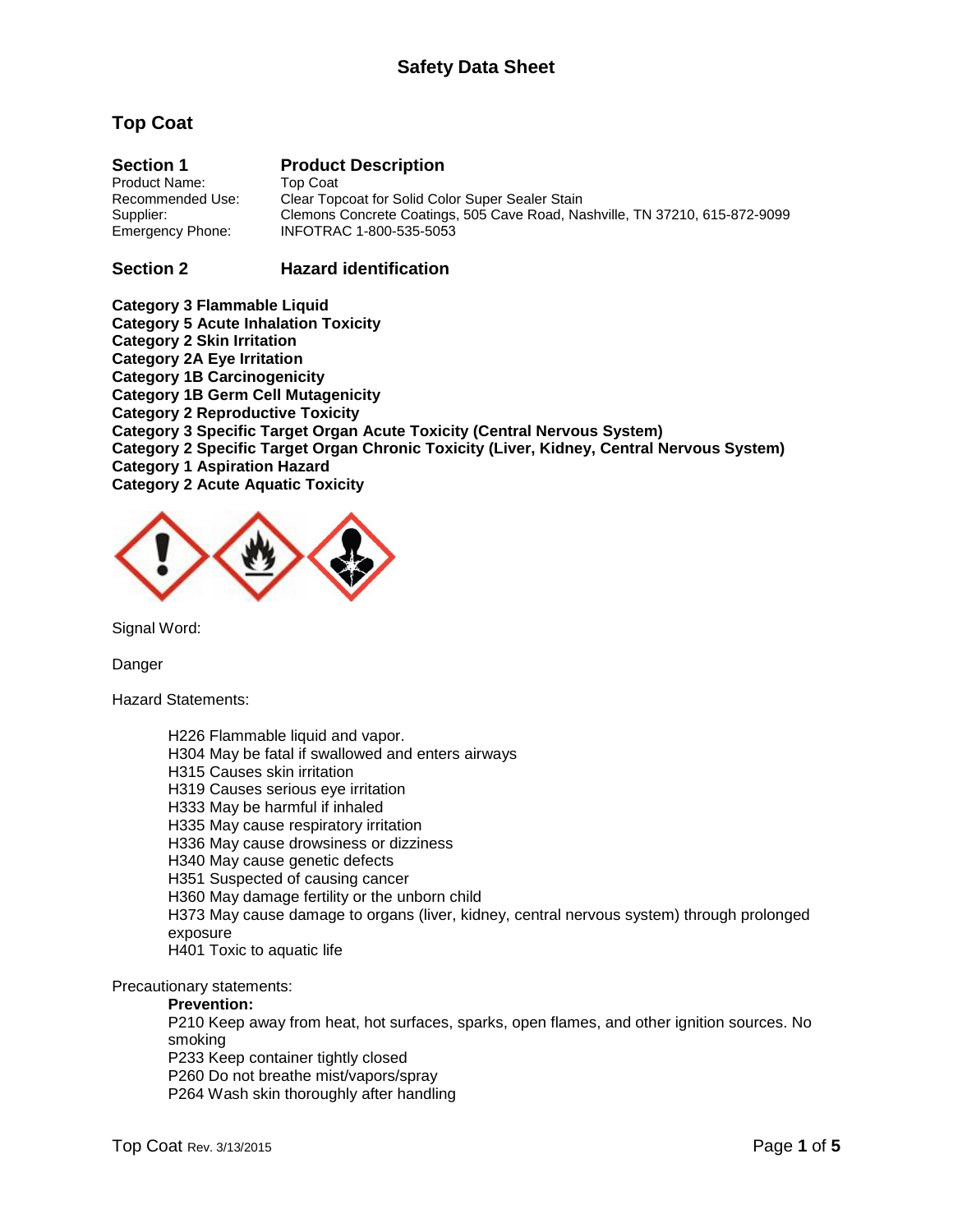# **Safety Data Sheet**

P271 Use only outdoors or in a well-ventilated area

P281 Use personal protective equipment as required

### **Response:**

P301+P310+P331 IF SWALLOWED: Do NOT induce vomiting. Immediately call a poison center or doctor/physician

P303+P361+P353 IF ON SKIN (or hair): Remove/take off immediately all contaminated clothing. Rinse skin with water/shower

P304+P340+P311 IF INHALED: Remove victim to fresh air and keep at rest in a position comfortable for breathing. Call a poison center or doctor/physician.

P305+p351+p338 IF IN EYES: Rinse cautiously with water for several minutes. Remove contact lenses, if present and easy to do. Continue rinsing.

P332+P313 If skin irritation occurs: Get medical advice/attention

P362 Take off contaminated clothing and wash before reuse

P370+P378 In case of fire: Use dry sand, dry chemical, or alcohol-resistant foam for extinction **Storage:**

P403+P233+P235 Store in a well-ventilated place. Keep container tightly closed. Keep cool. **Disposal:**

P501 Dispose of contents/container in accordance with local/federal regulations.

| <b>Section 3</b>            | <b>Composition/Information on Ingredients</b> |                      |                       |               |  |  |
|-----------------------------|-----------------------------------------------|----------------------|-----------------------|---------------|--|--|
|                             | CAS #                                         | <b>OSHA PEL(TWA)</b> | <b>ACGIH(TLV-TWA)</b> | $Wt.\%$       |  |  |
| Acrylic polymers            | Proprietary                                   | Not established      | Not established       | $20.0 - 30.0$ |  |  |
| Petroleum Naphtha,          | 64742-82-1                                    | 500 ppm              | $100$ ppm             | $1.0 - 80.0$  |  |  |
| Hydrodesulfurized heavy     |                                               |                      |                       |               |  |  |
| Naphtha, medium aliphatic   | 64742-88-7                                    | 500 ppm              | 200ppm                | $1.0 - 80.0$  |  |  |
| <b>Stoddard Solvent</b>     | 8052-41-3                                     | 500 ppm              | $100$ ppm             | $1.0 - 80.0$  |  |  |
| Naphtha, hydrotreated heavy | 64742-48-9                                    | 500 ppm              | Not available         | $1.0 - 80.0$  |  |  |
| Naphtha, light aromatic     | 64742-95-6                                    | 500 ppm              | 200 ppm               | $7.5 - 22.6$  |  |  |
| 1,2,4-Trimethylbenzene      | 95-63-6                                       | 25 ppm               | 25 ppm                | $0.7 - 7.5$   |  |  |
| Benzene, -trimethyl         | 25551-13-7                                    | 25 ppm               | 25 ppm                | $0.7 - 3.8$   |  |  |
| Nonane                      | 111-84-2                                      | $200$ ppm            | $200$ ppm             | $0.7 - 3.8$   |  |  |
| 1,3,5-Trimethylbenzene      | 108-67-8                                      | 25 ppm               | 25 ppm                | $0.7 - 3.8$   |  |  |
| 1,2,3-Trimethylbenzene      | 526-73-8                                      | 25 ppm               | 25 ppm                | $0.7 - 3.8$   |  |  |
| Propylbenzene               | 103-65-1                                      | Not established      | Not established       | $0.7 - 3.8$   |  |  |
| Mixed Xylenes               | 1330-20-7                                     | $100$ ppm            | $100$ ppm             | $0.0 - 0.7$   |  |  |
| Cumene                      | $98 - 82 - 8$                                 | 50 ppm               | 50 ppm                | $0.0 - 0.7$   |  |  |
| Ethylbenzene                | 100-41-4                                      | $100$ ppm            | 20 ppm                | $0.0 - 0.4$   |  |  |
| Naphthalene                 | 91-20-3                                       | 10 ppm               | 10 ppm                | $0.0 - 0.4$   |  |  |
| Dioctyl Phthalate           | 117-81-7                                      | 5 ppm                | 5 ppm                 | $0.1 - 0.2$   |  |  |

### **Section 4 First Aid Measures**

### **Emergency First Aid Procedures**

**Skin:** Clean material from skin with acetone, then wash with soap and water followed by moisturizer. **Eyes:** Flush with a gentle but large stream of clean water for 15 minutes, lifting the lower and upper eyelids occasionally. Call a physician if irritation persists.

**Inhalation:** Move to fresh air and provide oxygen if breathing is difficult. Seek medical attention if irritation persists. **Ingestion:** DO NOT INDUCE VOMITING. Give large quantities of water. If vomiting occurs spontaneously, keep head below hips to prevent aspiration of liquid into the lungs. Get medical attention immediately.

### **Section 5 Firefighting Procedures**

**Extinguishing Media:** Dry chemical, CO2, foam, water fog. **Flash Point (TCC):** 105° F

**Flammable Limits (% volume in air for solvents): LEL=**1.1 **UEL=**7.0

**Special Fire Fighting Procedures:** Evacuate area and fight fire from a distance. Firefighters wear NIOSH approved self-contained breathing apparatus. Cool containers exposed to fire with water. Vapors are heavier than air and may travel along the ground to distant ignition sources.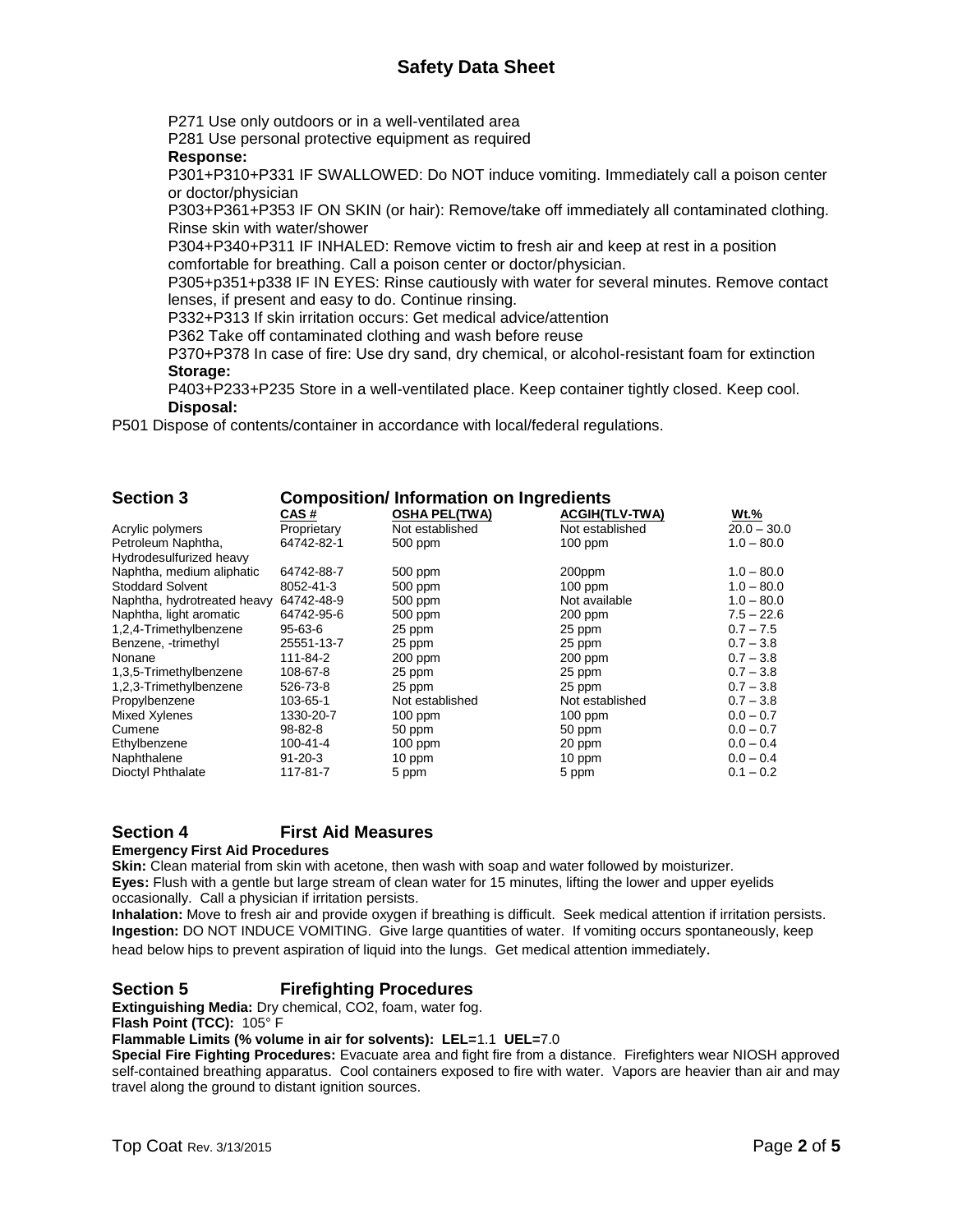### **Section 6 Spill or Leak Procedures**

**Steps to Take if Material is Released or Spilled:** No health affects expected from the clean-up of the material if contact can be avoided. Follow the protection information found in Section 8 of this SDS. Absorb spillage in suitable inert material. Sweep or scrape up and containerize.

### **Section 7 Handling and Storage**

**Normal Handling:** Always use good industrial hygiene practices and safety guidelines.

**Storage:** Store material in its original container. Keep containers tightly closed when not in use. Keep material away from open flame, sparks, or other sources of heat and ignition.

**Waste Disposal Method:** Dispose of material in accordance with federal, state, and local guidelines.

**Special Precautions:** Use proper bonding/grounding techniques to avoid static buildup/discharge, which can ignite vapors. Empty containers may contain explosive levels of vapor. Do not cut, drill, or weld near the containers.

### **Section 8 Protection Information**

**Respiratory Protection:** Use NIOSH-approved organic vapor respirator when exposure levels cannot be maintained below limits or the chance of mist inhalation is present.

**Ventilation:** Provide adequate mechanical ventilation to keep exposure levels below TLV's.

**Protective Gloves:** Wear impervious chemical gloves.

**Eye Protection:** Wear chemical safety glasses.

**Other Protective Clothing or Equipment:** As needed to prevent repeated/prolonged contact.

**Work/Hygienic Practices:** Use only in adequately-ventilated area unless recommended respiratory protection is used. Wash thoroughly with soap and water after handling and before eating, smoking, or using washroom. If clothes become contaminated, change to clean clothing and wash contaminated clothes before re-use.

### **Section 9 Physical Data**

**Appearance:** Clear liquid **Odor:** Typical hydrocarbon **Odor Threshold:** No data available **pH:** None **Freezing/Melting Point:** -76° C **Boiling Point:** >310° F **Flash Point:** 105° F **Evaporation Rate:** 0.14 (butyl acetate=1) **Flammability (solid, gas):** Flammable liquid **Upper/lower Flammability:** 1.1-7.0 (% vol. in air) **Vapor Pressure:** 0.62 mm Hg @ 20° C **Vapor Density (Air=1):** 4.9 **Relative Density:** 0.85 g/cc **Solubility:** Negligible solubility in water **Partition Coefficient:** Not determined **Auto-ignition Temperature:** 444°F- 539° F **Decomposition temperature:** Not determined **Viscosity:** Not determined **Specific Gravity (H20=1):** 0.85

### **Section 10 Reactivity Data**

**Reactivity:** Stable. **Hazardous decomposition products:** Carbon monoxide and carbon dioxide **Hazardous Polymerization:** Should not occur. **Incompatibility (Materials to Avoid):** Strong acids and oxidizing materials.

**Conditions to avoid:** Prevent vapor accumulation. Avoid heat, sparks, and flames.

### **Section 11 Toxicity Data Routes of Exposure:** Inhalation, ingestion, eyes, and skin. **Acute Toxicity Lethal Doses (ATE):** LC50 (inhl) 24.1 mg/l LD50 (oral) 6579 mg/kg LD50 (skin) 6579 mg/kg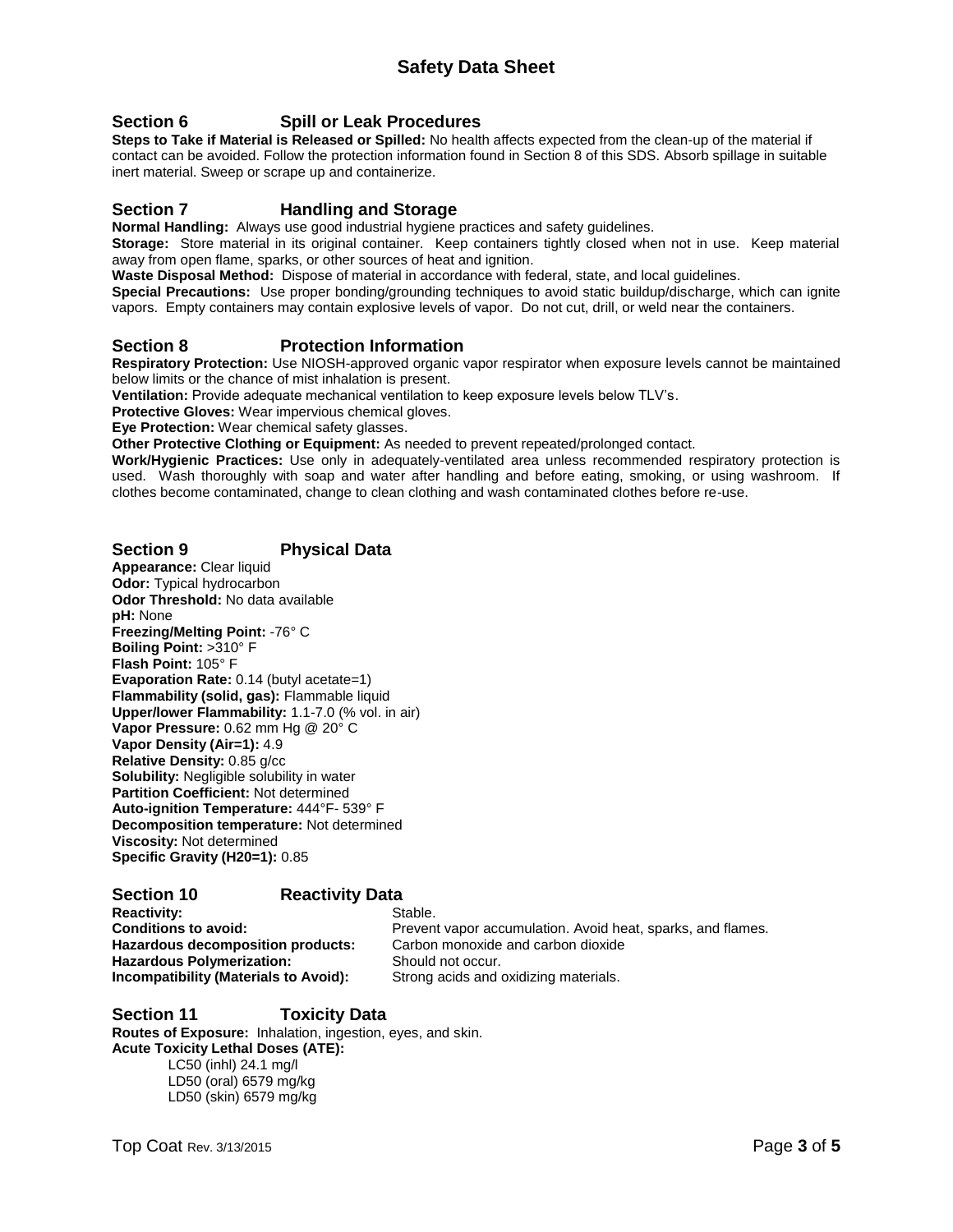**Health Hazards:**

**Acute:** Minimally toxic. May cause eye, skin, gastrointestinal, and lung irritation. May cause central nervous system excitation followed by depression.

**Chronic:** Prolonged and repeated exposures to high concentrations may cause hearing loss. May cause liver and kidney damage.

**Skin Contact:** May cause irritation and redness. Prolonged or repeated exposure can cause defatting and drying of the skin, which may result in a burning sensation and a dried, cracked appearance.

**Eye Contact:** May cause redness, tearing, blurred vision, and irritation of the eyes.

**Inhalation:** Overexposure may cause headache, nausea, dizziness, and loss of coordination.

**Ingestion:** May be harmful if swallowed. Aspiration of the material into the lungs can cause chemical pneumonitis, which can be fatal.

**Carcinogen:** Contains trace amounts of Ethyl Benzene (<0.075% of total formulation by weight), which is considered a carcinogen by IARC. It has caused cancer in laboratory animals. The relevance of these findings to humans is uncertain.

**Aggravation of Pre-existing Conditions:** Persons with pre-existing skin, eye, or lung disorders may be more susceptible to the effects of the substance.

### **Section 12 Ecological Data**

**Acute Toxicity to Fish:** LC50 10.1 mg/L (calculated) **Acute Toxicity to Aquatic Invertebrates:** LC50 4.4 mg/L (calculated) **Toxicity to Aquatic Plants:** EC50 3.20 mg/L (calculated) **Toxicity to Microorganisms:** No data available **Chronic Toxicity to Fish:** No data available **Chronic Toxicity to Aquatic Invertebrates:** No data available Persistence and Degradability: Expected to degrade readily and rapidly in the presence of oxygen **Bioaccumulation Potential:** This material is not expected to bioaccumulate **Mobility in the Soil:** Adsorbs in soil **Other Adverse Effects:** None established

### **Section 13 Disposal Information**

**Waste Disposal Method:** Liquid material is an ignitable waste (D001). Dispose of material in accordance with all Federal, State, and Local regulations.

### **Section 14 Transport Information**

**For Domestic (US) Ground Transport:** Non-Regulated Material in <119-gallon containers

**Proper Shipping Name:** Paint **Hazard Class:** 3 **UN:** UN1263 **Packing Group:** PGIII **Marine Pollutant:** No

### **Section 15 Regulatory Information**

**SARA 311/312:** Yes. (Fire, Acute, Chronic) **OSHA:** This material is hazardous by definition of Hazardous Communications Standard (29 CFR 1910.1200). **TSCA:** Components of this material are either listed or are exempt from the EPA TSCA Inventory of Chemical Substances.

**California Proposition 65:** WARNING! This product contains a chemical known to the State of California to

| cause cancer.                                                                 |                             |  |  |  |
|-------------------------------------------------------------------------------|-----------------------------|--|--|--|
| 98-82-8                                                                       | Cumene                      |  |  |  |
| $100 - 41 - 4$                                                                | Ethylbenzene                |  |  |  |
| $91 - 20 - 3$                                                                 | Naphthalene                 |  |  |  |
| 71-43-2                                                                       | <b>Benzene</b>              |  |  |  |
| WARNING! This product contains a chemical known to the State of California to |                             |  |  |  |
| cause birth defects or other reproductive harm.                               |                             |  |  |  |
| 71-43-2                                                                       | Benzene                     |  |  |  |
| 117-81-7                                                                      | bis(2-Ethylhexyl) phthalate |  |  |  |
|                                                                               |                             |  |  |  |